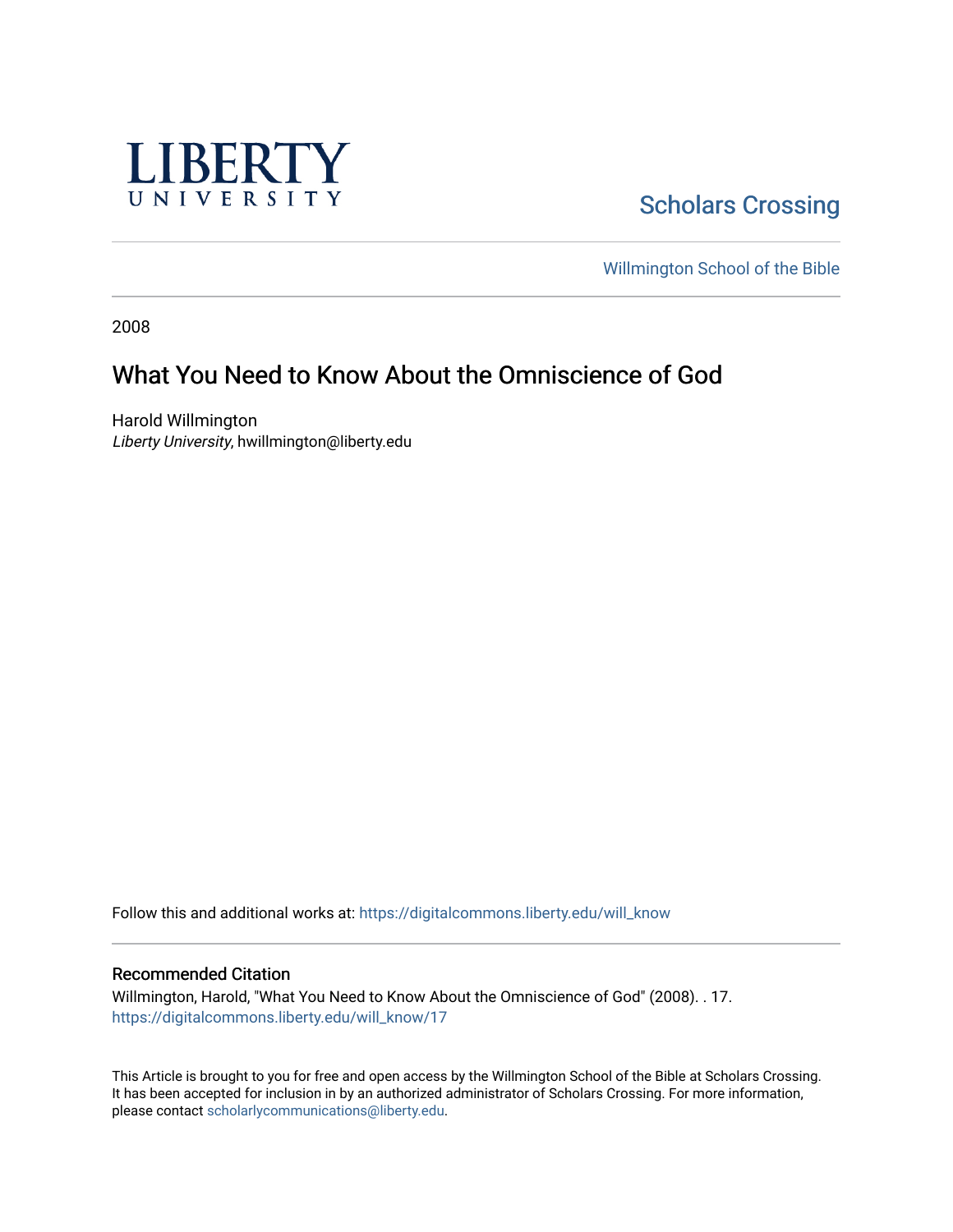# WHAT YOU NEED TO KNOW ABOUT THE OMNISCIENCE OF GOD

### WHAT IS INVOLVED IN THE STATEMENT THAT GOD IS OMNISCIENT?

It means that God possesses (without prior discovery of facts) complete universal knowledge of all things past, present, and future. This includes not only the actual, but also the possible. This total and immediate knowledge is based on his eternality (he has always and will always exist) and his omnipresence (he has been, is, and will always be everywhere at the same time).

In essence, God knows everything completely, perfectly, independently, simultaneously, and innately. Thus:

- The quantity of his knowledge—complete
- The quality of his knowledge—perfect
- The source of his knowledge—independent
- The time involved concerning his knowledge—simultaneous
- The method of his knowledge—innate

#### A. W. Tozer has written:

God perfectly knows Himself and being the source and author of all things, it follows that He knows all that can be known. And this He knows instantly and with a fullness of perfection that includes every possible item of knowledge concerning everything that exists or could have existed anywhere in the universe at any time in the past or that may exist in the centuries or ages yet unborn. God knows instantly and effortlessly all matter and all matters, all mind and every mind, all spirit and all spirits, all beings and every being, all creaturehood and all creatures, every plurality and all pluralities, and every law, all relations, all causes, all thoughts, all mysteries, all enigmas, all feeling, all desires, every unuttered secret, all thrones and dominions, all personalities, all things visible and invisible in heaven and in earth, motion, space, time, life, death, good, evil, heaven, and hell. (The Knowledge of the Holy, p. 62).

"Great is our Lord, and of great power: his understanding is infinite" (Psa. 147:5). "Who hath directed the Spirit of the LORD, or being his counsellor hath taught him? With whom took he counsel, and who instructed him, and taught him in the path of judgment, and taught him knowledge, and shewed to him the way of understanding?" (Isa. 40:13-14).

"Neither is there any creature that is not manifest in his sight: but all things are naked and opened unto the eyes of him with whom we have to do" (Heb. 4:13).

"O LORD, how manifold are thy works! in wisdom hast thou made them all: the earth is full of thy riches" (Psa. 104:24).

Here it should be said that omniscience embraces the actual and the possible, but not the self-contradictory and the impossible because those are not objects of knowledge. Example: God does not know what the results would be if two and two made five!

## WHAT ARE SOME EXAPLES OF GOD'S OMNISCIENCE?

He sees all things—"The eyes of the LORD are in every place, beholding the evil and the good" (Prov. 15:3). See also 2 Chron. 16:9.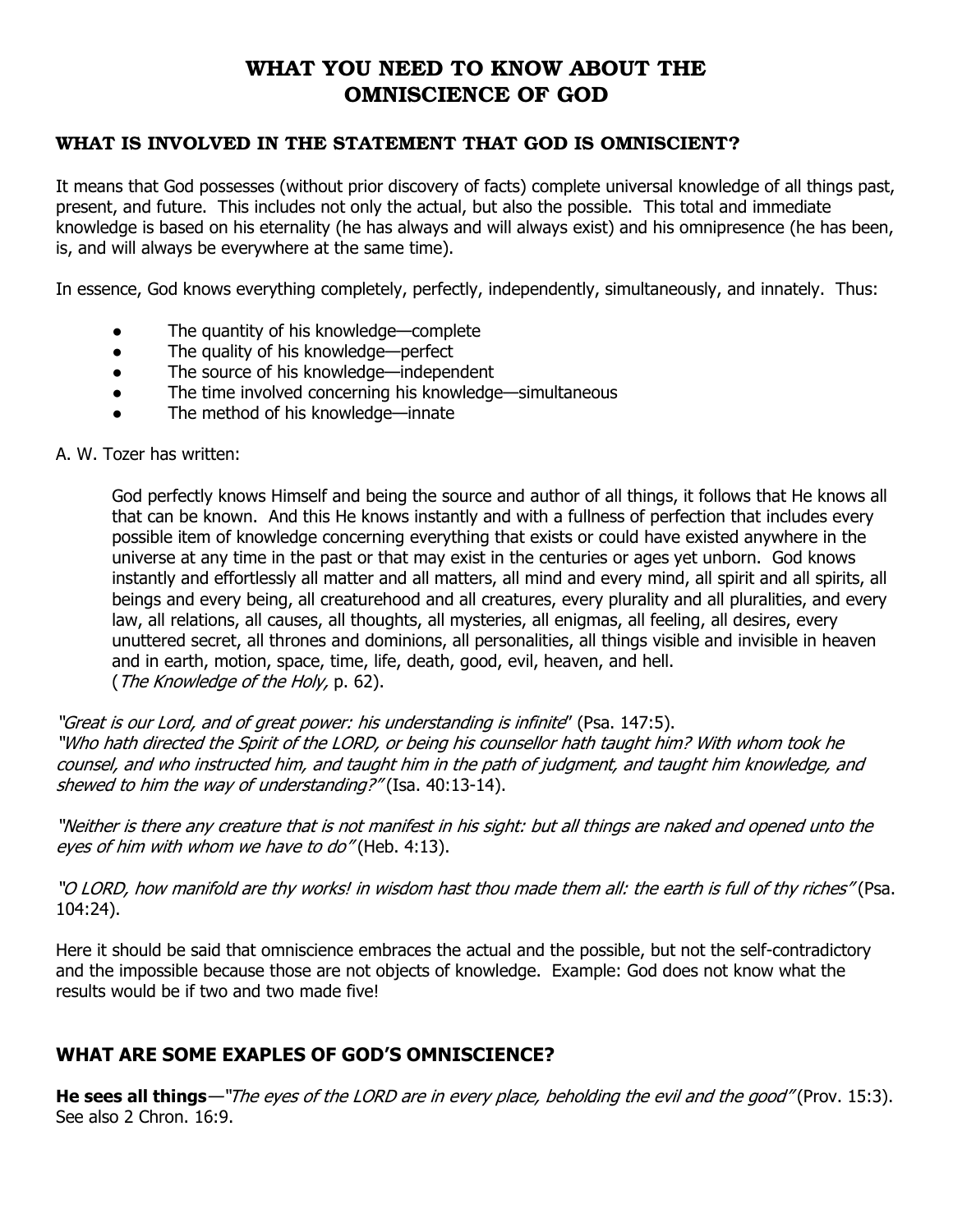One of our former teachers at Liberty University was conducting a men's spiritual retreat in California and, upon attempting to call his wife in Virginia was accidentally connected into an intense conversation between a man and woman who were apparently having an illicit sexual affair. The woman seemed greatly concerned that their sin would be discovered. But the man however brazenly assured her this could never happen.

"Look," he said, "your husband doesn't know, my wife doesn't know, our kids don't know. So just relax, for no one sees us."

Unable to hold his peace, the professor literally shouted into the phone, "BUT GOD SEES YOU!" and quickly hung up.

It would seem safe to assume that affair was terminated immediately!

He knows all things—"He telleth the number of the stars; he calleth them all by their names" (Psa. 147:4).

"Are not two sparrows sold for a farthing? and one of them shall not fall on the ground without your Father. But the very hairs of your head are all numbered" (Matt. 10:29-30).

#### He knows mankind:

**Our thoughts**—"... thou understandest my thought afar off "(Psa. 139:2b).

"Shall not God search this out? for he knoweth the secrets of the heart" (Psa. 44:21).

**Our words**—"For there is not a word in my tongue, but, lo, O LORD, thou knowest it altogether" (Psa. 139:4).

"Then they that feared the LORD spake often one to another: and the LORD hearkened, and heard it, and a book of remembrance was written before him for them that feared the LORD, and that thought upon his name" (Malachi 3:16).

**Our deeds**—"Thou knowest my downsitting and mine uprising" (Psa. 139:2a).

"I know thy works, and charity, and service, and faith, and thy patience …" (Rev. 2:19). (See also Psa. 139:3a; Rev. 2:2, 9, 13; 3:1, 8, 15)

Our sorrows—"And the LORD said, I have surely seen the affliction of my people which are in Egypt, and have heard their cry by reason of their taskmasters; for I know their sorrows" (Exod. 3:7).

Our needs—"(For after all these things do the Gentiles seek:) for your heavenly Father knoweth that ye have need of all these things" (Matt. 6:32).

Our devotion—"And the LORD said, Shall I hide from Abraham that thing which I do; Seeing that Abraham shall surely become a great and mighty nation, and all the nations of the earth shall be blessed in him? For I know him, that he will command his children and his household after him, and they shall keep the way of the LORD, to do justice and judgment; that the LORD may bring upon Abraham that which he hath spoken of him" (Gen. 18:17-19).

"And the angel of the LORD called unto him out of heaven, and said, Abraham, Abraham: and he said, Here am I. And he said, Lay not thine hand upon the lad, neither do thou any thing unto him: for now I know that thou fearest God, seeing thou hast not withheld thy son, thine only son from me" (Gen. 22:11-12).

To illustrate this, imagine yourself in the vicinity of the Garden of Gethsemane on a warm April night some 2,000 years ago. As you watch, a man walks up to Jesus and begins kissing him. You would probably conclude, "How this man must love the Master!" Shortly after this you are shocked to hear another man